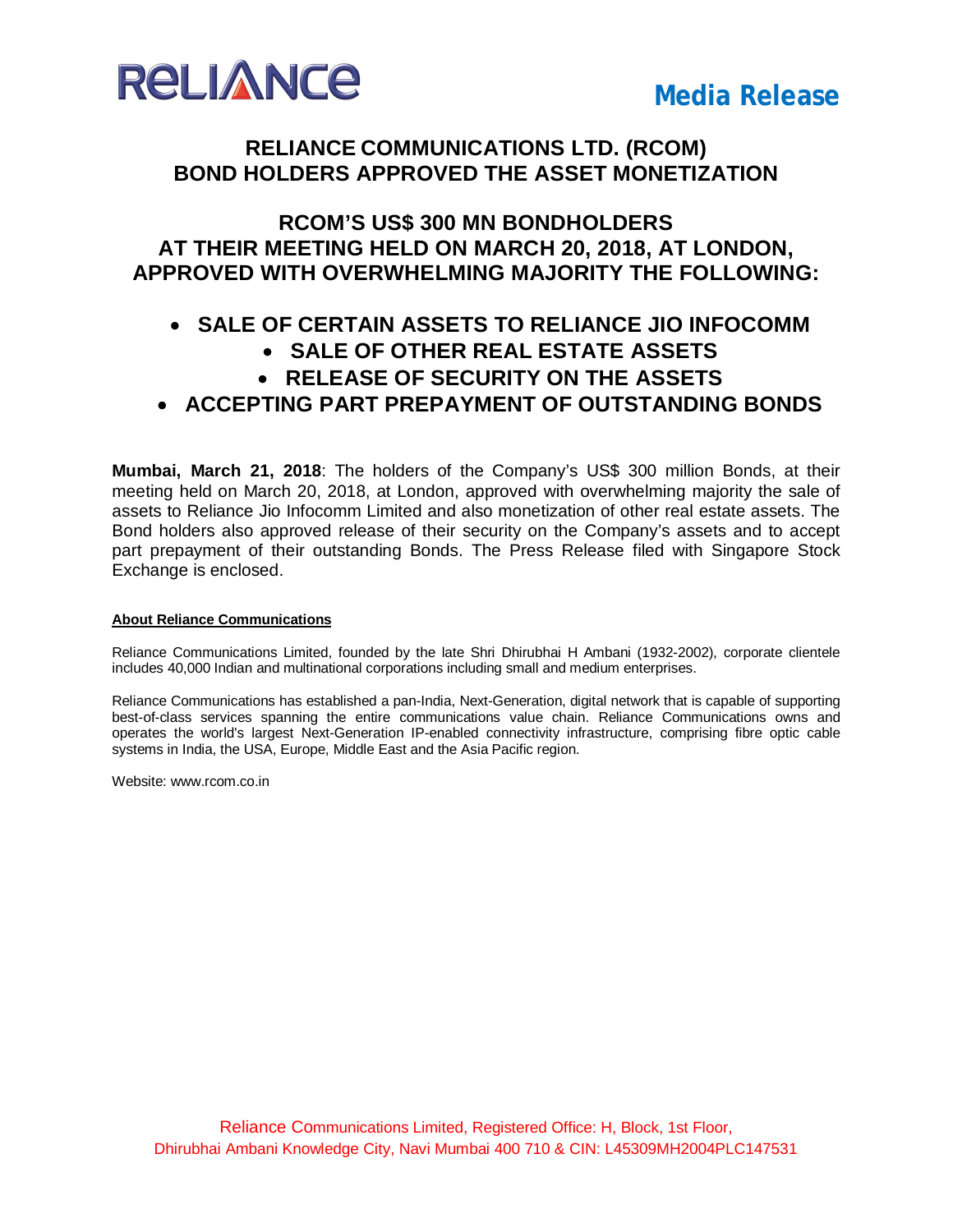

**NOT FOR RELEASE, PUBLICATION OR DISTRIBUTION, DIRECTLY OR INDIRECTLY, IN OR INTO THE UNITED STATES, AUSTRALIA, SOUTH AFRICA, CANADA, JAPAN OR ANY OTHER JURISDICTION WHERE SUCH RELEASE WOULD BE UNLAWFUL**

#### **APPROVAL OF EXTRAORDINARY RESOLUTIONS BY NOTEHOLDERS TO SUPPORT THE GROUP'S ASSET MONETIZATION PLAN**

### **APPROVED RESOLUTIONS PERMIT THE PARTIAL RELEASE OF NOTEHOLDER COLLATERAL TO EFFECT THE RELIANCE JIO ASSET SALE, AND THE MANDATORY PARTIAL REDEMPTION OF NOTES WITH JIO ASSET SALES PROCEEDS**

### **DISCUSSIONS WITH NOTEHOLDERS REMAIN ONGOING WITH RESPECT TO RESTRUCTURING TERMS – NO CHANGE TO INTEREST RATE OR MATURITY DATE OF THE NOTES UNDER THE AGREED RESOLUTIONS**

### **SIGNIFICANT MILESTONE IN RELATION TO THE ASSET MONETIZATION PLAN WHICH FACILITATES THE GROUP'S BROADER ZERO WRITE-OFF DEBT RESOLUTION PLAN ANNOUNCED IN OCTOBER 2017**

*Reference is made to the announcements of Reliance Communications Limited ("RCOM" or the "Company", and together with its subsidiaries, the "Group") dated 7 March 2018, 12 February 2018, 28 December 2017 and 26 December 2017. Capitalised terms used in this announcement and not defined herein shall have the meanings ascribed to them in the Notice of Meeting and Notice of Adjourned Meeting published by the Company on 12 February 2018 and 8 March 2018, respectively, or the Trust Deed dated 6 May 2015, as supplemented by the First Supplemental Trust Deed (defined below).*

**Mumbai, 20 March 2018**: RCOM is pleased to announce that the required majority of holders of its US\$300 million 6.5% senior secured notes due 2020 ("**Notes**" and holders thereof, the "**Noteholders**") have voted in favour of approving the First Extraordinary Resolution and the Second Extraordinary Resolution (collectively, the "**Approved Resolutions**") at the Adjourned Meeting held today in London. Noteholders holding in aggregate 44% of the principal amount of outstanding Notes were present or represented at the Adjourned Meeting, with 81% of the votes being cast in favour of the Approved Resolutions.

Accordingly, the Company is pleased to announce that the Approved Resolutions have been incorporated into a supplemental trust deed modifying the Trust Deed dated 6 May 2015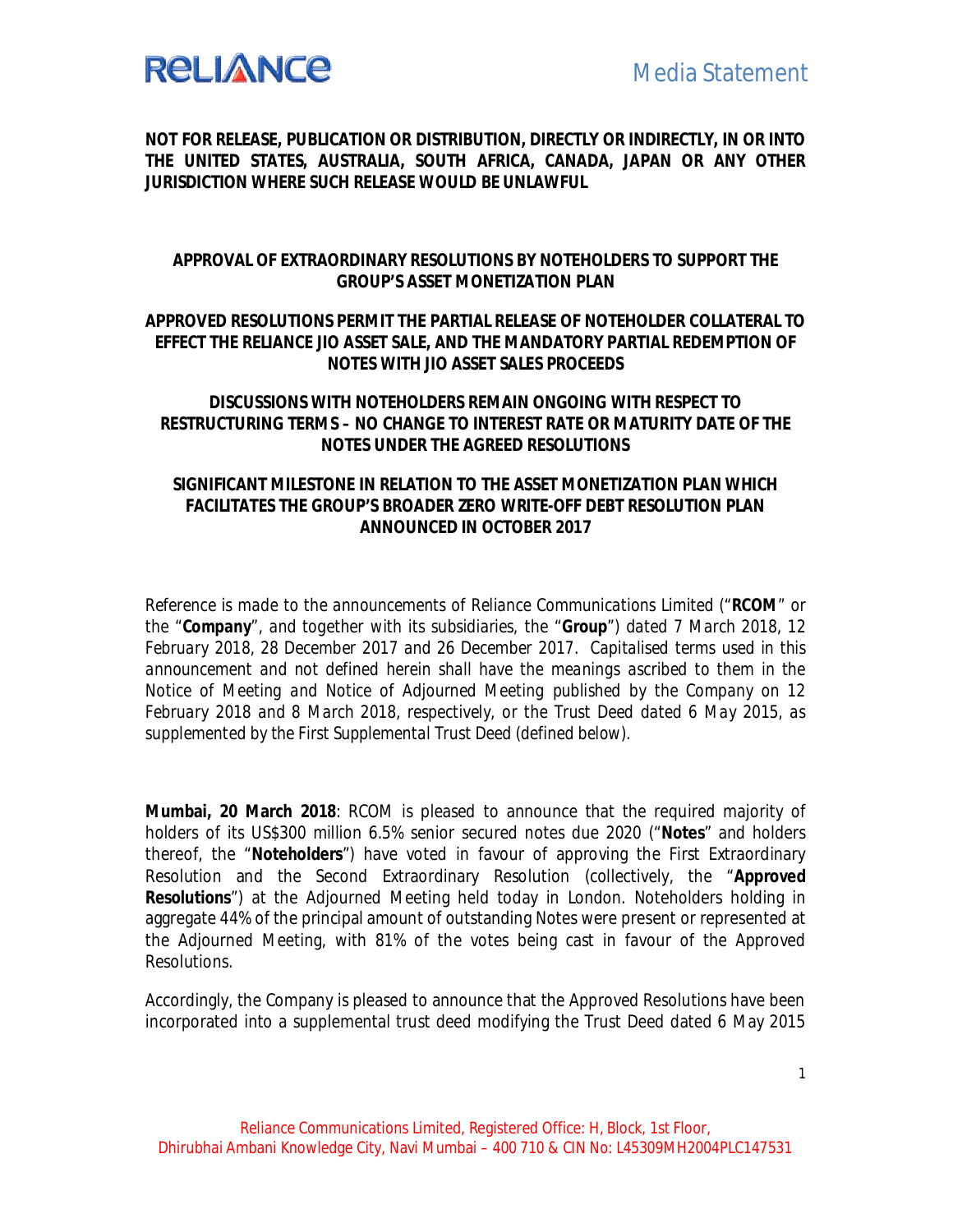# **RELIANCE**

constituting the Notes (the "**First Supplemental Trust Deed**") implemented with effect on and from 20 March 2018.

As outlined in RCOM's Notice of Meeting to Noteholders dated 12 February 2018, the Approved Resolutions permit *inter alia* the sale of certain assets by the Company to Reliance Jio Infocomm Limited ("**Reliance Jio**") by:

- Modifying certain conditions to the Notes with respect to restricted subsidiaries and release of Collateral;
- Consenting to the retirement of Standard Chartered as the current Note Trustee and approving the appointment of Madison Pacific Trust Limited as Replacement Trustee; and
- Permitting the mandatory partial redemption of Notes at par, *pro rata*, on three separate payment dates with proceeds stemming from the Reliance Jio Sale and monetization of other real estate assets.

### **Background**

As previously announced on 28 December 2017, RCOM signed definitive binding agreements with Reliance Jio for the sale of the Group's wireless, spectrum, tower, fiber and media convergence node assets (the "**Reliance Jio Sale**"). At the time of the announcement, the transaction with Reliance Jio was expected to close in a phased manner in early 2018 subject to lender consent and receiving other requisite approvals. Noteholder consent was a specific prerequisite to effectuating the Reliance Jio Sale.

The Company convened a meeting of Noteholders on 6 March 2018, which was adjourned for want of a quorum to 20 March 2018, to consider, and if thought fit, approve certain proposals in the context of the broader restructuring and recapitalisation of the Group. The Company notified Noteholders on 12 March 2018 that it had withdrawn the Third Extraordinary Resolution from being proposed for a vote at the Adjourned Meeting that related to the adjustment of material payment terms on the Notes, specifically a reduction in coupon rate and an extension of maturity. For the avoidance of doubt, the Approved Resolutions do not amend payment terms on the Notes with the exception of certain modifications to interest payable in the period from the date of the First Partial Redemption to the date of the Third Partial Redemption.

#### **Further Modifications to the First Supplemental Trust Deed**

In conjunction with the Approved Resolutions, further modifications have been reflected in the First Supplemental Trust Deed by the Trustee, as permitted under the Trust Deed, which provide additional protections deemed not to be materially prejudicial to the interests of Noteholders. Specifically, these modifications provide: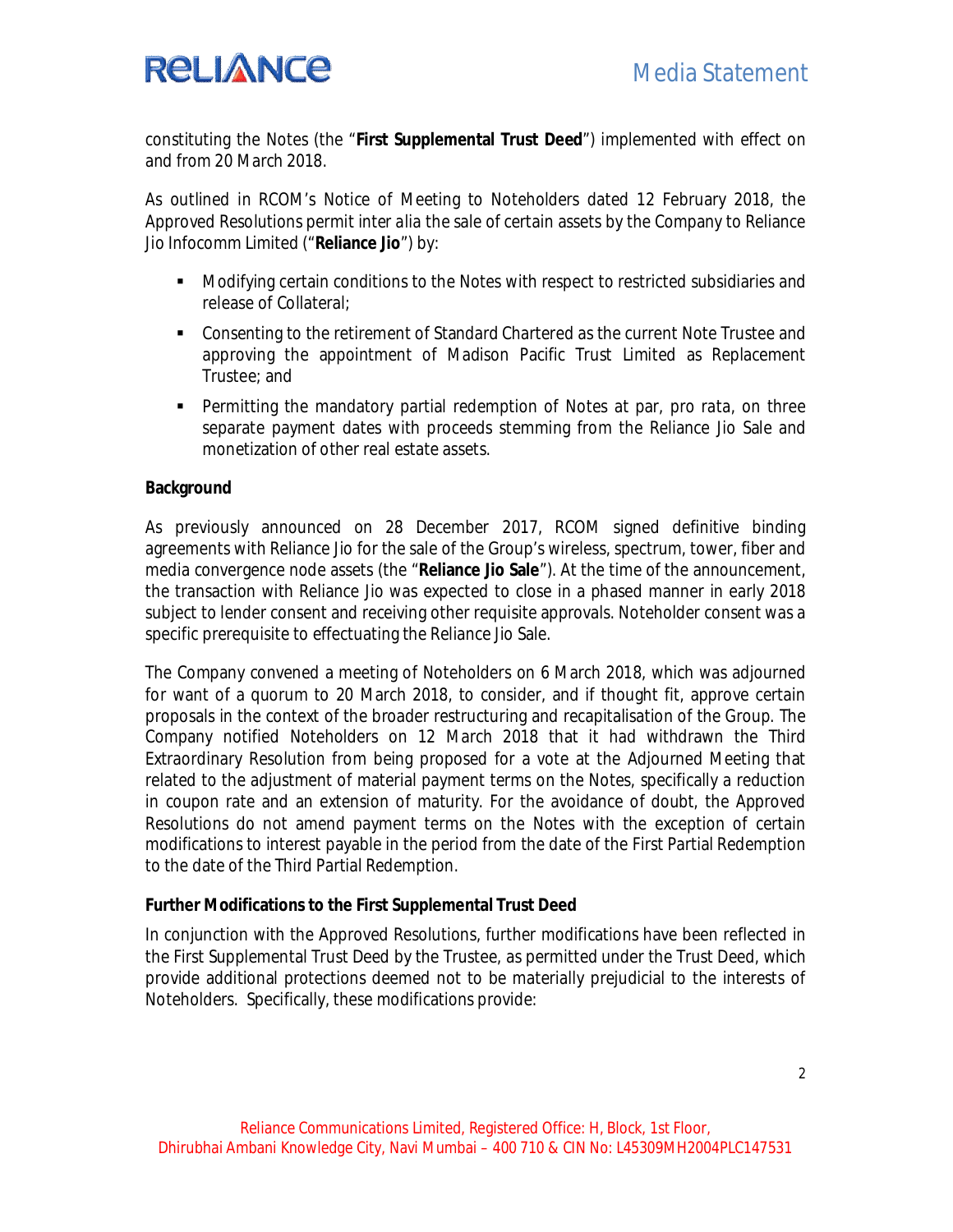## Media Statement

# **RELIANCE**

- That release of any Collateral under the Notes will be conditional upon receipt of 90% of the consideration payable with respect to such Collateral pursuant to the Reliance Jio Sale;
- Milestones relating to the redemption of the Notes with the proceeds of the Reliance Jio Sale in accordance with the terms outlined in the Second Extraordinary Resolution as follows:
	- o First Partial Redemption to occur no later than 15 June 2018;
	- o Second Partial Redemption to occur no later than the earlier of (i) seven business days from the grant of the Spectrum Contiguity Matter Relief; and (ii) 30 June 2018; and
	- o Third Partial Redemption to occur no later than seven business days following the Escrow Hold Back Date; and
- Milestones relating to the restructuring of the Notes in accordance with the Company's broader debt resolution plan:
	- o Meeting between RCOM and Noteholders' advisors to discuss the terms of the restructuring of the Notes to occur on or before 15 April 2018;
	- o Restructuring support agreement entered into between RCOM and Noteholders on or before 30 June 2018; and
	- o Restructuring of the Notes to be completed on or before 31 August 2018.

#### **Resolution Support Deed**

In exchange for obtaining the requisite Noteholder support required to pass the Approved Resolutions, on 20 March 2018, RCOM entered into a Resolution Support Deed ("**RSD**") with an ad hoc committee ("**AHC**") of Noteholders who hold approximately 19% of the principal amount outstanding under the Notes. The RSD provides additional undertakings and protections to Noteholders as regards the Company's broader asset monetization and debt resolution plans, which include *inter alia* the following:

- Acknowledging that accrued and unpaid interest is still owed on the Notes and such interest will be included in the consideration for a restructuring of the Notes;
- Undertaking to ensure that Noteholders are treated no less favourably than any other secured creditor of the Group in connection with a restructuring of the Notes;
- Undertaking to provide the AHC and its advisors access to all information shared with other creditors of the group and such information that is reasonably required in connection with a restructuring of the Notes; and
- Undertaking to pay a cash fee equivalent to 1.00% of the principal amount outstanding under the Notes to the AHC on or before 30 June 2018 from the Second Redemption Payment Amount.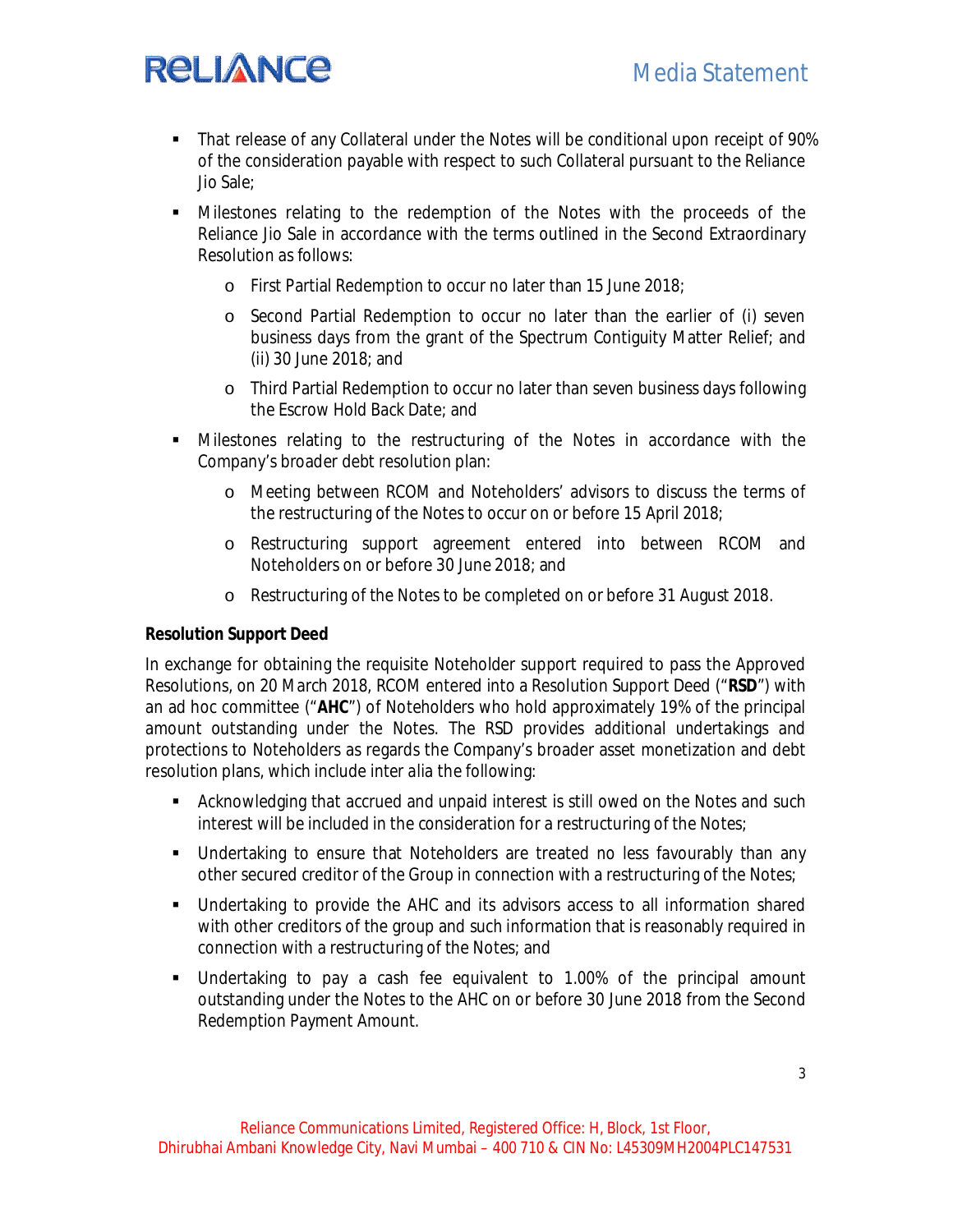# **RELIANCE**

#### **Restructuring of Other Secured Debt of the Group**

The Group's asset monetization plan, comprised of the sale of its spectrum, tower, fibre, telecommunications infrastructure and select real estate assets is required to close by 31 March 2018, subject to obtaining certain lender consents and regulatory approvals. As currently contemplated, the Group's secured creditors (including its bank lenders and the Noteholders) are expected to be repaid or redeemed, as applicable, on a *pro rata* basis, from the net proceeds of the asset monetization plan, subject to agreed holdbacks relating to *inter alia* ongoing discussions amongst a group of lenders representing c. 3% of the Group's financial indebtedness that are claiming priority payments from a particular asset sale. Following the completion of the asset monetization plan, the debt and liabilities of the Company will be reduced by approximately 250,000 million Rupees (US\$3,852 million)<sup>1</sup>. The restructuring plan, as previously reported, reflects zero write-off for lenders and Noteholders.

A special purpose vehicle holding 125 acres of prime real estate at Dhirubhai Ambani Knowledge City, Navi Mumbai, with approximately 20 million square feet of development potential is expected to assume non-recourse long-term debt financing of up to 70,000 million Rupees (US\$1,079 million)<sup>1</sup>. The Company is also in discussions with a global strategic partner for a further debt reduction which will occur upon a stake sale process that is already underway. To bridge the successful completion of the stake sale, the Company is considering two instruments that would have a de minimis interest rate. The majority of said instruments would have a long-dated maturity and be repaid upon the completion of various milestones, including the ongoing stake sale; whereas the remaining instruments would include a conversion feature within a shorter stipulated timeframe. The Company's final residual financial debt is expected to be up to 70,000 million Rupees (US\$1,079 million)<sup>1</sup> upon completion of all transactions.

The relevant terms of the reinstated bank lenders' debt in the Company is expected to include a maturity extension and an interest rate between 6 to 10%. The relevant terms of the debt assumed by Dhirubhai Ambani Knowledge City, Navi Mumbai is expected to include a maturity extension and an interest rate between 2 to 5%. Both facilities are anticipated to have a back-ended amortization profile. The anticipated restructuring envisages creating a new holding company between RCOM and its subsidiaries and demerging the India Enterprise business from the Company into a new subsidiary under the newly created holding company. The combination of the above transactions will lead to a 85% reduction in the Group's total debt and liabilities.

#### **Remaining RCOM**

The Group's continuing operations will comprise stable and profitable B2B focused business segments, including Indian and Global Enterprise, Indian Data Centres and one of the largest private submarine cable networks in the world. It is anticipated that, between fiscal year

 1 Illustratively assumes foreign exchange rate of 64.895 Indian rupees per United States dollar.